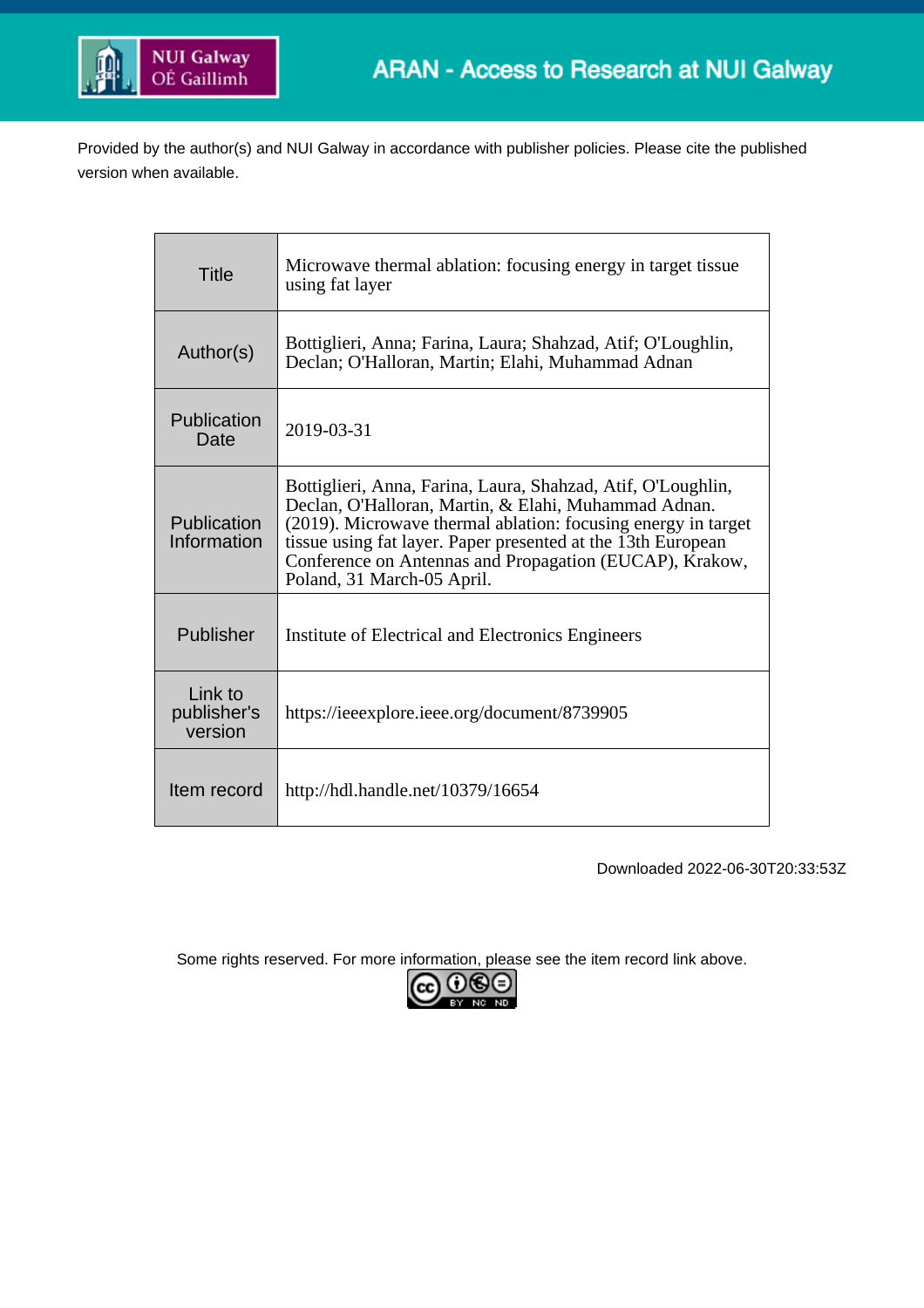# Microwave Thermal Ablation: focusing energy in target tissue using fat layer

Anna Bottiglieri<sup>1</sup>, Laura Farina<sup>1,2</sup>, Atif Shahzad<sup>1</sup>, Declan O'Loughlin<sup>1</sup>, Martin O'Halloran<sup>1</sup> and Muhammad Adnan  $E$ lahi<sup>1</sup>

<sup>1</sup> Translational Medical Device Lab, National University of Ireland Galway, Galway, Ireland, a.bottiglieri1@nuigalway.ie\* <sup>2</sup> CURAM, National University of Ireland Galway, Galway, Ireland

*Abstract***—Microwave thermal ablation therapy is a minimally invasive technique introduced in the interventional oncology practice to treat a range of cancerous pathologies. Whereas satisfying results are obtained with the treatment of large and relatively homogeneous areas (e.g. hepatic tumours), treatments of small and inhomogeneous targets are currently under investigation. Minimizing the transversal dimension of applicators represents a crucial aspect in the case of sensitive structures (e.g. blood vessels) surrounding target area. Despite several improvements being proposed, a minimal invasive applicator suitable for small targets adjacent to crucial structures remains an unsolved issue, so far. A proposal to achieve a compromise between a minimally-invasive applicator geometry and a focused thermal pattern is presented in this work. The idea concerns exploiting insulator properties of fat layer, which normally coats the organs in the abdominal cavity. In this scenario, fat tissue is used to focus the heating pattern in the target tissue. Low effective conductivity of fat tissue induces a low absorbed power of the tissue and a consequent low heating of the area. Based on these evaluations, fat layer is also used to avoid unnecessary and potentially dangerous overheating of surrounding healthy structures.** 

*Index Terms—***Microwave ablation, antenna, insulator tissue, minimally invasive technique**

## I. INTRODUCTION

Over last ten years, thermal ablation therapies were introduced in medical practice to treat a range of cardiovascular pathologies (e.g. arrythmias) and cancerous diseases (e.g. liver, lung, kidney tumours) [1], [2]. The ablation effect induces cell death by coagulation necrosis at temperature above 55-60°C [3]. Recently, promising results were reached in the treatment of solid tumours, like hepatic tumours, by Microwave Thermal Ablation (MTA) [4], [5]. In MTA, the electromagnetic field (EM) is induced in the target tissue by an antenna connected to a microwave generator and excited by an alternate current at a frequency of 2.45 GHz or 915 MHz. The thermal effect is generated by the interaction between water dipoles of biological tissues and the alternating electric field. Particularly, the heat is produced by friction effects of adjacent water dipoles and consequent displacement currents [1], [6]. As the EM field can propagate in healthy tissues as well as in diseased tissues, large and relatively homogeneous areas (30-40 mm) can be successfully treated in few minutes (3-5 min) by MTA [1]. The effectiveness of the ablation treatment is strictly dependent on the power and time settings chosen to excite

the antenna, as well as on the antenna design [5], [7], [8]. The monopole and dipole antennas have been extensively used in the designs of MTA applicator [8], [9], [10]. However, directively addressing EM field energy in target area using a omnidirectional antenna like monopole and dipole, can be challenging as these antennas have essentially a nondirectional pattern in a given plane. Therefore, optimizations and improvements in antenna designs were introduced in [11] and [12]. Directional MTA antenna designs with a modified monopole radiating element and shaped reflectors (i.e. hemicylindrical, elliptical, parabolic) were proposed. These studies reported improved MTA applicators with the objective of creating directional heating patterns. However, the transversal enlargement caused by the integrated reflective element in the MTA applicator is not suitable for the treatment of targets in close proximity to critical biological structures.

In human anatomy, a layer of viseral fat surrounds each abdominal organ, including the liver, kidney, glands (for example adrenal gland), or lymph nodes. Based on this observation, this study proposes the strategic placement of the MTA applicator between target tissue and the surrounding fat layer, exploiting the fat layer as a reflector. This placement of the MTA applicator within this fat layer has the effect of focusing the EM power in the target area, while sparing adjacent sensitive structures [13].

This study was designed to demonstrate proof of concept by evaluating the feasibility of the proposed method using numerical simulations. In Section II the MTA applicator model and the "tissue" geometries in the numerical model are described. Moreover, the work flow conducted for each simulation is described. In Section III results related to each performed simulations are shown and discussed in terms of Specific Absorption Rate (SAR) (W/kg) distribution and localised temperature profile. A summary of the objective pursued and the results obtained during this preliminary study, are described in Section IV.

#### II. MATERIALS AND METHODS

An omnidirectional monopole antenna was modelled in a commercial full wave electromagnetic simulation software (CST-MW Studio Suite), extracting 6 mm of the inner conductor from a modelled UT-047 coaxial cable (outer conductor diameter: 1.2 mm; inner conductor diameter: 0.4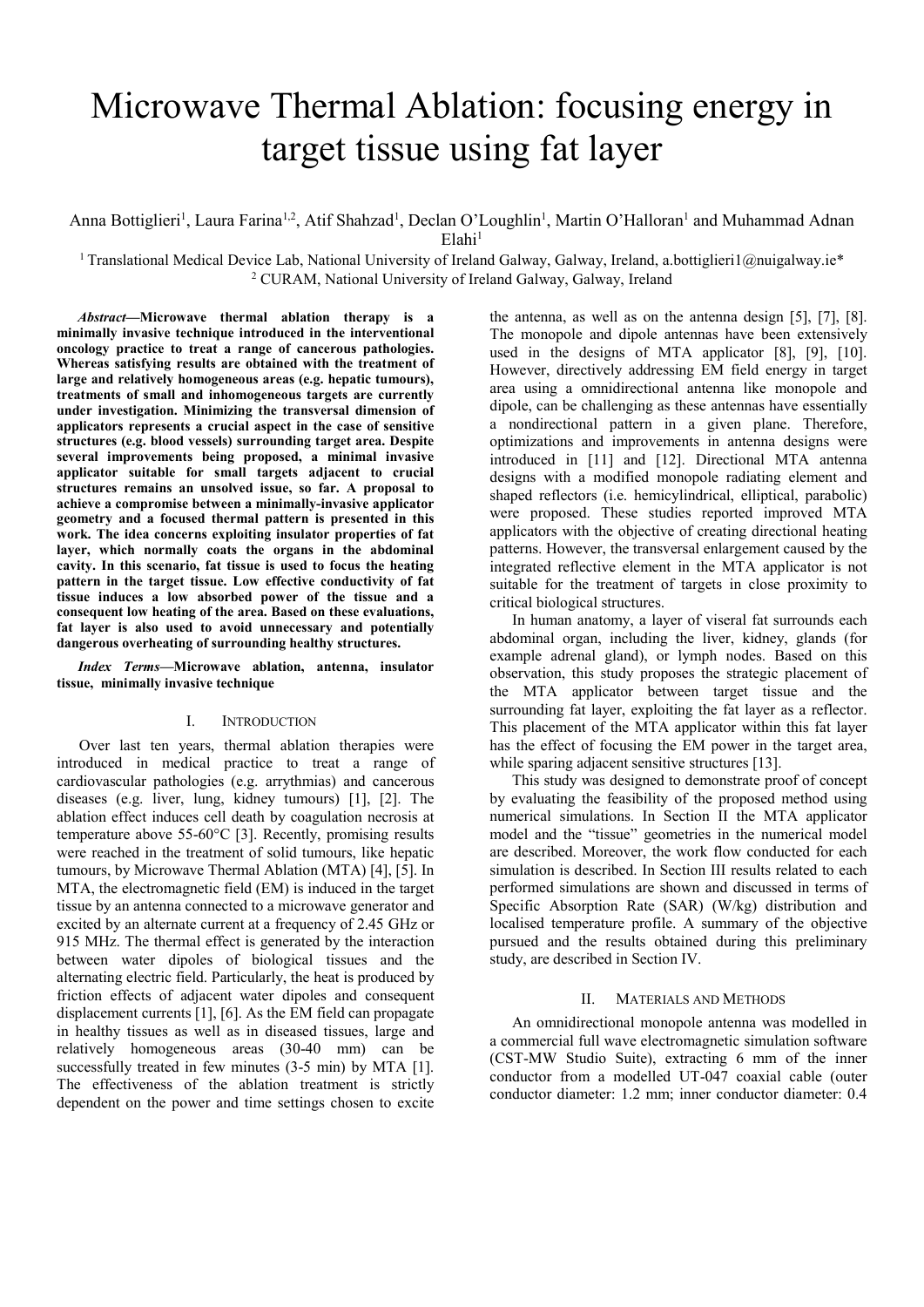mm). A concentric polyimide cylinder (outer diameter: 4.0 mm) filled by water was added around the outer conductor of the coaxial cable. The water temperature was fixed at 18 °C for the duration of each simulation, in order to simulate an integrated refrigerating/cooling system. The purpose of the cooling system in a clinical MTA is to prevent damages to the surrounded healthy tissues from overheating along the cable of the applicator.

Two different biological scenarios (where the applicator was inserted in different tissues) were modeled as follows:

*a) Liver scenario model:* A parallelepiped (80 mm side) composed of "liver" was realised to represent a homogeneous scenario. In this configuration, the antenna was placed in the middle of the parallelepiped.

*b) Fat-muscle scenario model:* Two adjacent parallelepipeds composed, respectively, of "muscle" (40 mm side) and "fat" were created to schematize the interface between two dielectrically different biological tissues. In the fat-muscle scenario, the impact of the fat, i.e. the less conductive layer, was investigated for different fat layer thicknesses: 30, 20, 10, 5 mm. The antenna was placed at the boundary between the fat and muscle parallelepiped.

For each biological material, the dielectric properties of tissue taken from the literature within the frequency range 0- 3 GHz were used [14]. Overall, five simulations were conducted as described in Table I. EM and thermal simulations were consecutively run in the time domain for each scenario, using the CST-Multiphysics toolbox and the related Thermal-Transient Solver, at fixed power and time settings of 60 W and 60 s, respectively. From the electromagnetic simulations, the resulting SAR was calculated considering: the electric field excited by 60 W input power, the effective conductivity and the density of the materials involved, as required from the SAR definition [15]. SAR values calculated in the EM simulation are automatically inserted in the thermal simulation solver, in addition to thermal conductivity and thermal diffusivity, in order to calculate the temperature variation over the time according to Penne's transfer bioheat equation [16]. Moreover, concerning the thermal simulations, different temperature monitors were selected in order to analyse localised temperature increases during the 60 s of ablation and for 60 s after the end of the ablation, at different distances from the antenna feed. Temperature monitors were placed from 3 mm to 10 mm at 1 mm step, both positive and negative, along one of the two directions transversal to the antenna axis (x-axis), exploiting the cylindrical symmetry of the EM antenna pattern. It must be noted here that whereas the dielectric properties were obtained from experimental measurements, the thermal properties implemented are those available within the commercial software used. Moreover, the variation of the thermal and dielectric properties within the increasing temperature has not been considered within this study.

## III. RESULTS AND DISCUSSION

First, the influence of the interface between muscle and fat, on the ablation has been investigated both in terms of SAR distribution as well as temperature increase. Fig. 1 compares the SAR distributions obtained in the homogeneous scenario, i.e. in liver, and in the heterogeneous scenario, composed by muscle and fat. A symmetrical ablation zone along the x-axis is illustrated in the liver scenario. In the case of fat-muscle interface, a smaller SAR distribution is shown in fat with respect to the muscle. Trends of localised temperature over 120 s time in the context of both the homogeneous (i.e. liver) and heterogeneous (i.e. muscle-fat interface) scenarios are depicted in the Fig.2. In liver case, the superposition of temperature curves extracted for positive and negative x-axis directions, indicates the same temperature increase according to the homogeneity of the scenario (Fig. 2a).

In the fat-muscle case, relevant differences in terms of temperature values between fat (positive x-axis direction) and muscle (negative x-axis direction) are observed (Fig. 2b). After 60 s, the temperature in fat is below 60 °C at each considered distance from the antenna. At 3 mm distance, the considerable temperature increase is related to the position of the observation point adjacent to the applicator. At furthest distances from the applicator, the maximum temperature reached in fat and muscle layers are 53°C and 70°C, respectively. At 5 mm away from the antenna, in fat layer a thermal increase of about 45°C is observed, while at 5 mm from the antenna both in muscle and in liver temperatures around 55-60 °C are observed.

| <b>Simulation</b><br># | <b>Material</b> | <b>Fat Thickness</b><br>(mm) | Power<br>(W) | Time<br>(s)  |
|------------------------|-----------------|------------------------------|--------------|--------------|
| Sim.1                  | Liver           |                              | 60           | 60           |
| Sim. 2                 | Fat-Muscle      | 30                           | 60           | 60           |
| Sim. 3                 | Fat-Muscle      | 20                           | 60           | 60           |
| Sim. 4                 | Fat-Muscle      | 10                           | 60           | 60           |
| Sim. 5                 | Fat-Muscle      | 5                            | 60           | 60           |
| (a)                    |                 | (b)                          |              | W/kg<br>3000 |

Table 1: For each simulation, material type and fat thickness (where required), are reported.

2400 1800 1200 con

Fig.1.Simulated SAR distribution (a) in liver and (b) at the interface between muscle (on the left) and fat (on the right).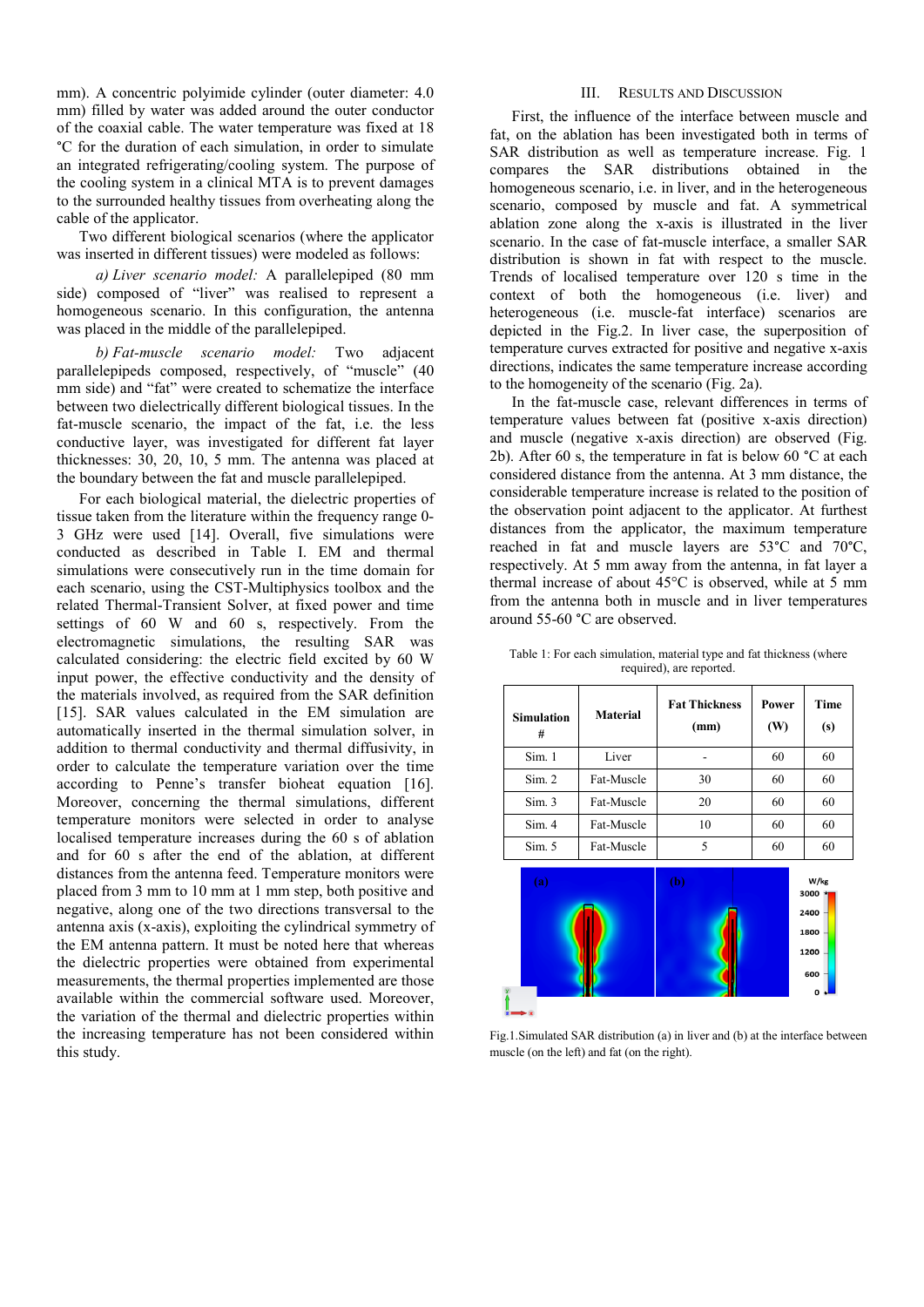

Fig.2. Temperature trends over 120 s obtained from simulation both in (a) "liver" scenario and (b) "muscle-fat" interface scenario. Different distances were considered (from 3 to 10 mm spaced by 1 mm step) from antenna feed along negative x-axis (dashed line) and positive x-axis (solid line). In (b) positive x-axis (solid line) is related to fat; negative x-axis (dashed line) is related to muscle.

Fig.3 shows SAR distributions obtained in a two layer tissue model containing both fat and muscle with different fat layer sizes: 30, 20, 10, 5 mm. Comparable SAR distributions in radial and longitudinal directions both in muscle and fat, are obtained in the cases of 30, 20, 10, 5 mm of fat layer thickness (Fig.3a-d). Trends of localised temperature over 120 s time were investigated for the different fat thickness scenarios considered. No difference was observed in the temperature increase between the 30, 20 and 10 mm cases. However, in the configuration of 5 mm of thickness the electromagnetic field flow is confined to the small (5 mm) fat layer, generating an "oven" effect that results in a considerable modification of the temperature distribution in fat and partially in muscle regions.



Fig. 3.Simulated SAR distribution in the case of an interface modelled by a muscle cube (negative x-axis) and fat cube (positive x-axis). Different fat layer thicknesses are considered: (a) 30 mm; (b) 20 mm; (c) 10 mm; (d) 5 mm.



Fig. 4. Temperature trends over 120 s obtained from simulation in musclefat interface scenario, in cases of: (a) 10 mm fat layer thickness and (b) 5 mm fat layer thickness. Temperatures are recorded at different distances from antenna feed along negative x-axis related to muscle (dashed line) and positive x-axis related to fat (solid line). In both cases six different positions were considered in both directions: 3 mm, 4 mm and 5 mm.

This effect is notable in Fig.4 that compares localised temperature increases obtained in cases of both a 10 mm and 5 mm fat thickness. It is possible to observe the "oven" effect occurring in the scenario of 5 mm fat layer thickness (Fig. 4b) results in higher temperature levels in fat and, marginally, in muscle, compared to the scenario of 10 mm fat layer (Fig. 4a). After 60 s, temperatures at a distance of 5 mm from the antenna to fat area reach 45°C and 60°C, in case of a 10 mm and 5 mm fat layer thickness, respectively.

## IV. CONCLUSIONS

In this work a proof of concept study was conducted to investigate the impact of biological tissues' interfaces, in particular fat layers, on the EM field distribution generated by an antenna for MTA application excited at 2.45 GHz. SAR distributions and localised temperature increases were analysed. A liver tissue scenario (considered homogenous and widely investigated in applications concerning MTA) was compared to a heterogeneous scenario involving a muscle-fat interface. Symmetric SAR and temperature distributions were noted in liver case, as would be expected in a homogeneous scenario. In the case of the fat-muscle interface, the SAR profile and temperature trends show different results according to the different dielectric properties of the two tissues (i.e. muscle and fat) involved. A smaller SAR profile and lower temperatures in fat region than in muscle region was observed. In more detail, the peak